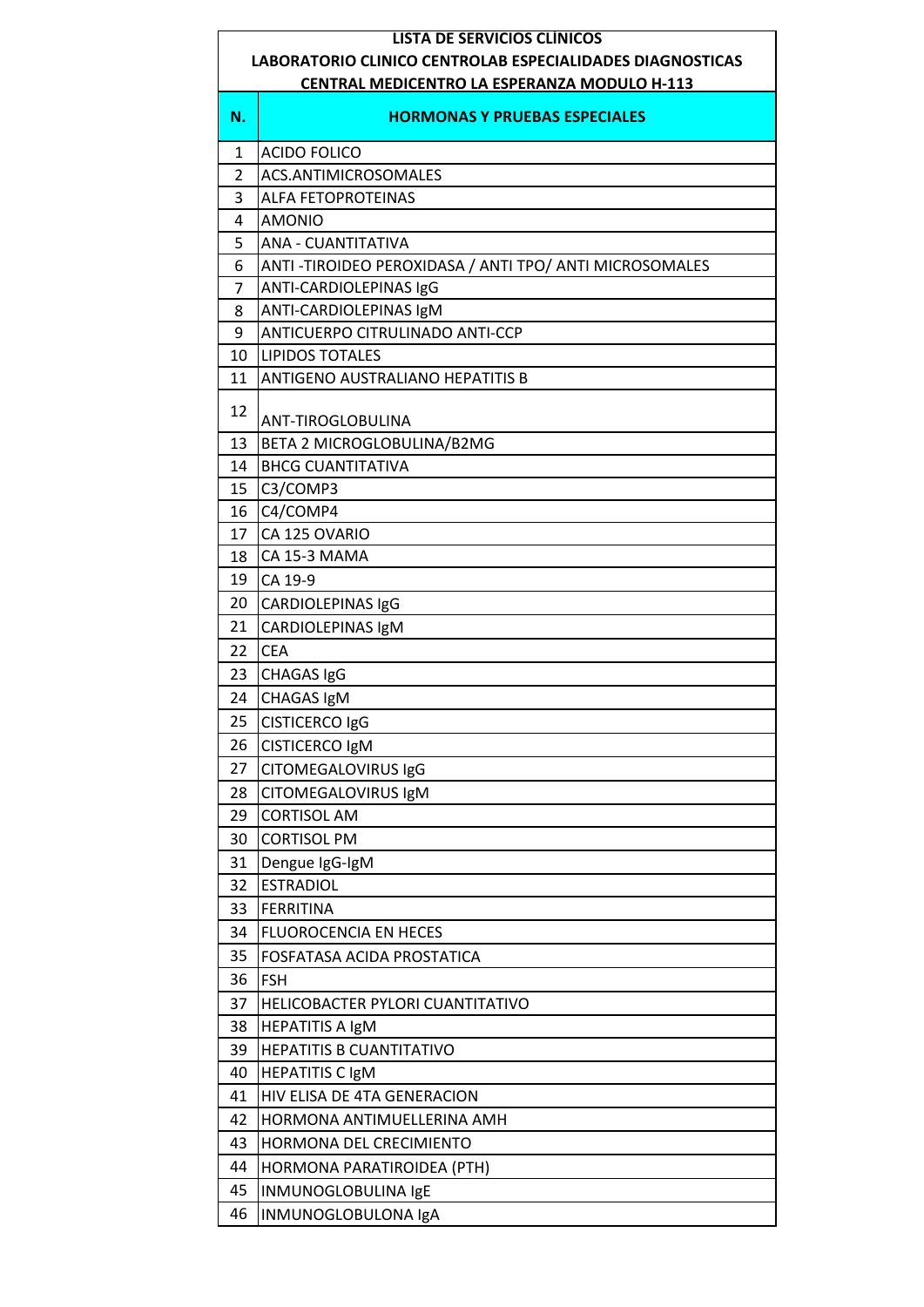| 47       | INMUNOGLOBULONA IgE                             |
|----------|-------------------------------------------------|
| 48       | INMUNOGLOBULONA IgG                             |
| 49       | INMUNOGLOBULONA IgM                             |
| 50       | INSUFICIENCIA CARDIACA PROBNP                   |
| 51       | <b>INSULINA EN AYUNA</b>                        |
| 52       | <b>INSULINA PP</b>                              |
| 53       | <b>INTERLEUCINA -6</b>                          |
| 54       | LH HORMONA LUTEINIZANTE                         |
| 55       | NIVELES SERICOS DE INSULINA                     |
| 56       | PEPTIDO C                                       |
| 57       | PROGESTERONA                                    |
| 58       | <b>PROLACTINA</b>                               |
| 59       | <b>PSA LIBRE</b>                                |
| 60       | PSA TOTAL                                       |
| 61       | SOMATOMEDINA C IG-F                             |
| 62       | <b>T3 LIBRE</b>                                 |
| 63       | <b>T3 TOTAL</b>                                 |
| 64       | <b>T4 LIBRE</b>                                 |
| 65       | <b>T4 TOTAL</b>                                 |
| 66       | <b>TESTOSTERONA</b>                             |
| 67       | TIROGLOBULINA                                   |
| 68       | TOXOPLASMA IgG                                  |
| 69       | TOXOPLASMA IgM                                  |
| 70       | <b>TSH</b>                                      |
| 71       | <b>VIT. B12</b>                                 |
| 72       |                                                 |
|          | <b>VITAMINAD</b>                                |
| 73       | VIH HECTROQUIMIOLUMINISCENCIA                   |
|          | <b>QUIMICA</b>                                  |
| 74       |                                                 |
|          | <b>ACIDO URICO</b>                              |
| 75       | ACIDO URICO EN ORINA 24H                        |
| 76<br>77 | ACIDO URICO EN ORINA AL AZAR                    |
| 78       | <b>ACIDO VALPROICO</b><br>ALBUMINA EN ORINA 24H |
| 79       | ALBUMINA EN ORINA AL AZAR                       |
| 80       | <b>ALBUMINA EN SUERO</b>                        |
| 81       | AMILASA EN ORINA AL AZAR                        |
| 82       | AMILASA EN ORINA DE 24 HORAS                    |
| 83       | AMILASA PANCREATICA                             |
| 84       | ANTI ESTREPTOLISINA O                           |
| 85       | BILIRRUBINAS TOTAL, DIRECTA, INDIRECTA          |
| 86       | <b>CALCIO</b>                                   |
| 87       | CALCIO EN ORINA 24H                             |
| 88       | CAPTACION DE HIERRO/UIB PARCIAL                 |
| 89       | CAPTACION Y FIJACION DE HIERRO                  |
| 90       | CK-MB                                           |
| 91       | <b>CLORO EN ORINA 24H</b>                       |
| 92       | CLORO EN ORINA AL AZAR                          |
| 93       | <b>COLESTEROL HDL</b>                           |
| 94       | <b>COLESTEROL LDL</b>                           |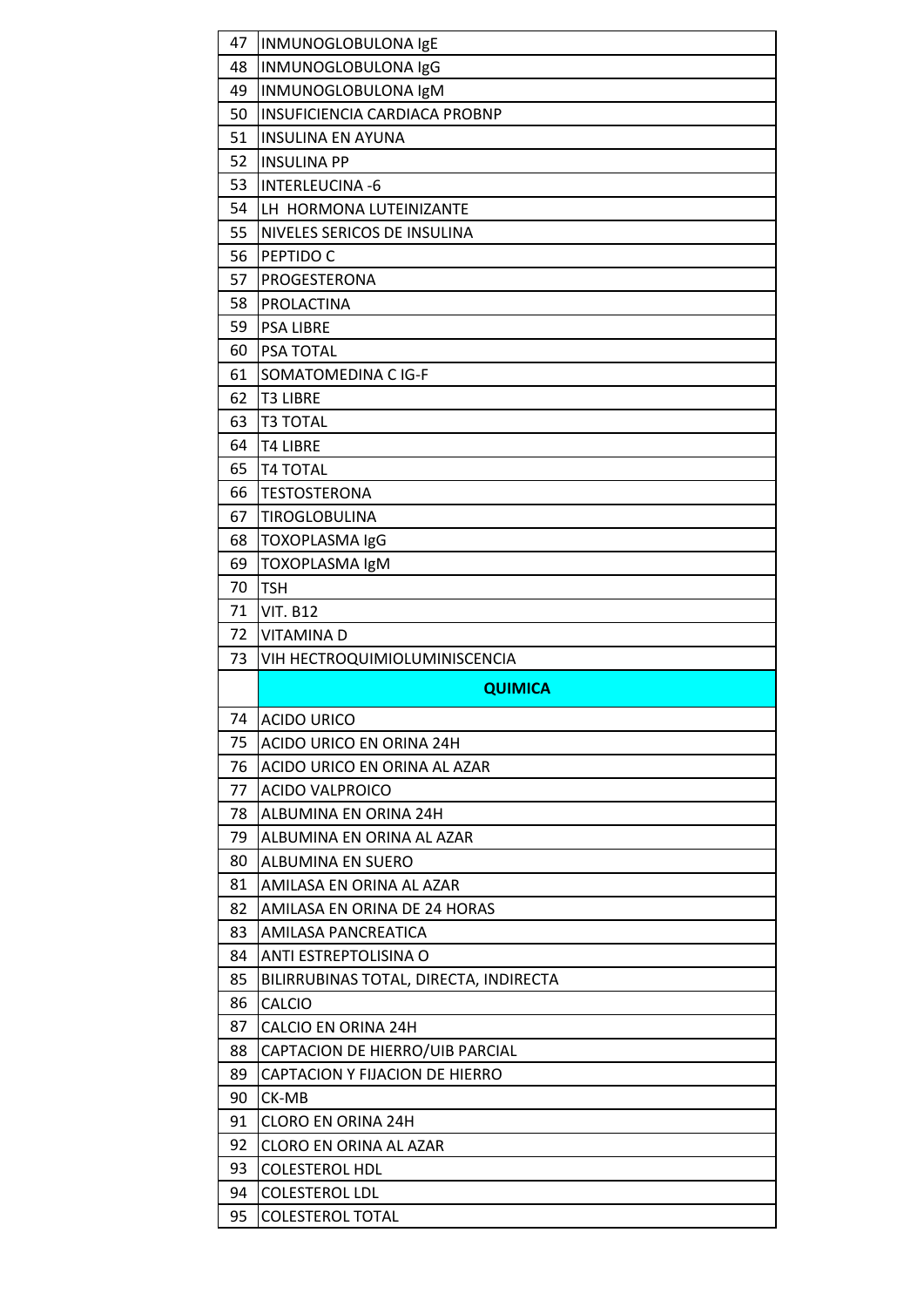| 97<br>CREATINA FOSFOQUINASA/CK TOTAL          |  |
|-----------------------------------------------|--|
|                                               |  |
| 98<br>CREATININA                              |  |
| 99<br>CREATININA EN ORINA AL AZAR             |  |
| 100<br><b>CREATININA EN ORINA DE 24 HORAS</b> |  |
| 101   DEPURACION DE CREATININA 24H            |  |
| 102 FOSFORO EN ORINA 24H                      |  |
| 103 FOSFORO INORGANICO                        |  |
| 104 GLUCOSA                                   |  |
| 105 GLUCOSA PP                                |  |
| 106 HEMOGLOBINA GLICOSILADA                   |  |
| 107 HIERRO                                    |  |
| 108 MICROALBUMINA RELACION A/C                |  |
| 109 MILASA EN ORINA 24H                       |  |
| 110 NITROGENO UREICO                          |  |
| 111 POTASIO EN ORINA 24H                      |  |
| 112 PROTEINA C CARDIACA                       |  |
| 113 PROTEINAS ALBUMINA Y GLOBULINA            |  |
|                                               |  |
| 114 PROTEINAS EN ORINA 24H                    |  |
| 115   PROTEINAS TOTALES Y DIFERENCIALES       |  |
| 116<br>SODIO EN ORINA 24H                     |  |
| 117<br>TOL. GLUCOSA 3H                        |  |
| 118<br><b>TOL. GLUCOSA 5H</b>                 |  |
| 119 TRIGLICERIDOS                             |  |
| 120<br><b>UREA</b>                            |  |
| <b>ELECTROLITOS</b>                           |  |
| 121 CALCIO                                    |  |
| 122 CLORO                                     |  |
| 123   FOSFORO                                 |  |
| <b>124 LITIO</b>                              |  |
| 125<br><b>MAGNESIO</b>                        |  |
| 126 POTASIO                                   |  |
| 127<br>SODIO                                  |  |
| <b>ENZIMAS</b>                                |  |
| 128 AMILASA                                   |  |
| 129<br><b>CPK MB</b>                          |  |
| 130<br><b>CPK TOTAL</b>                       |  |
| 131   FOSFATASA ACIDA TOTAL                   |  |
| 132<br><b>FOSFATASA ALCALINA</b>              |  |
| 133<br><b>GGT</b>                             |  |
| 134 LDH                                       |  |
| 135 LIPASA                                    |  |
| 136 TGO/ASAT                                  |  |
| TGP/ALAT<br>137                               |  |
| <b>HEMATOLOGIA</b>                            |  |
| 138<br><b>HEMOGRAMA</b>                       |  |
| 139<br><b>CELULAS L.E</b>                     |  |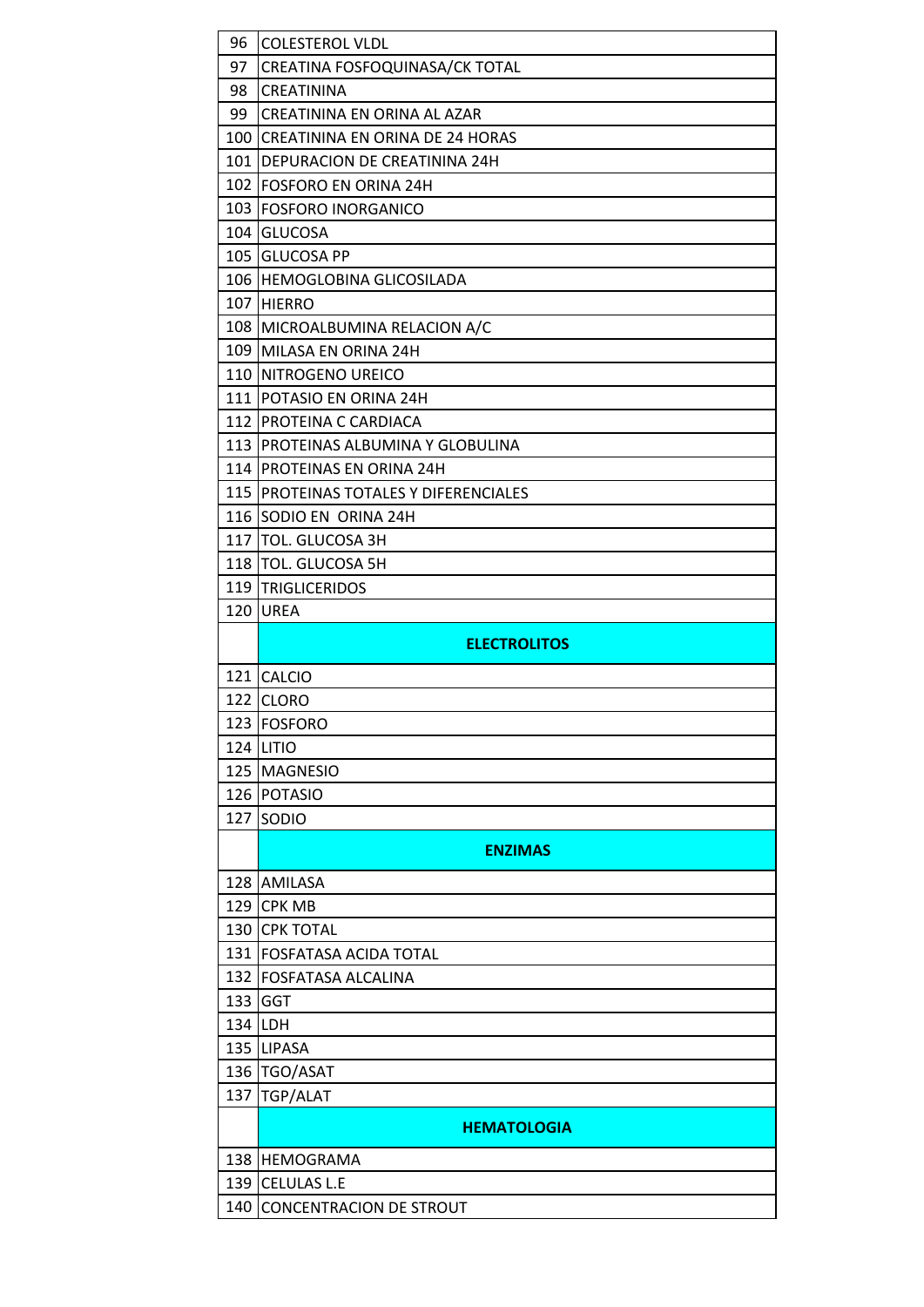|            | 141 CONTEO DE EOSINOFILOS                                          |
|------------|--------------------------------------------------------------------|
|            | 142 ERITOSEDIMENTACION                                             |
|            | <b>143 FACTOR DU</b>                                               |
| 144        | <b>FSP</b>                                                         |
|            | 145 GOTA GRUESA                                                    |
| 146        | HT-HB                                                              |
|            | 147 LEUCOGRAMA                                                     |
|            | 148 PLAQUETAS                                                      |
|            | 149 RETICULOCITOS                                                  |
|            | <b>INMUNOHEMATOLOGIA</b>                                           |
|            | 150 A.S.O                                                          |
|            | 151 AG. FEBRILES                                                   |
|            | 152 ANA - CUALITATIVA                                              |
|            | 153 ANTI-DNA                                                       |
|            | 154 ANTIGENO SARS COV 2                                            |
| 155        | <b>CHAGAS TOTAL CUALITATIVO</b>                                    |
| 156        | <b>COOMBS DIRECTO</b>                                              |
| 157        | <b>COOMBS INDIRECTO</b>                                            |
|            | 158 FACTOR RA REUMATOIDEO                                          |
|            | 159 H. PYLORI CUALITATIVO                                          |
| 160        | <b>HIV CUALITATIVA</b>                                             |
|            | 161 IgE TOTAL                                                      |
| 162        | PCR CUANTITATIVA                                                   |
|            | 163 PROTEINA C REACTIVA CARDIACA                                   |
| 164        | PRUEBA DE EMBA. EN ORINA                                           |
| 165        | PRUEBA DE EMBA. EN SANGRE                                          |
| 166        | ITIPEO SANGUINEO                                                   |
| 167        | <b>TROPONINA I</b>                                                 |
|            | <b>168 VDRL</b>                                                    |
|            | <b>COAGULACION</b>                                                 |
|            | 169 ANTICOAGULANTE LUPICO                                          |
| 170        | <b>DIMEROD</b>                                                     |
|            | 171   FIBRINOGENO                                                  |
| 172        | <b>RETRACCION DEL COAGULO</b>                                      |
| 173        | TIEMPO DE COAGULACION                                              |
| 174        | TIEMPO DE PROTOMBINA                                               |
| 175        | <b>TIEMPO DE SANGRAMIENTO</b>                                      |
| 176        | <b>TIEMPO DE TROMBINA</b>                                          |
| 177        | <b>TTP</b>                                                         |
|            | <b>COPROLOGIA Y UROANALISIS</b>                                    |
|            | 178 AZUL DE METILENO                                               |
| 179        | COCCIDIOS EN HECES ZIEHL NEELSEN MODIFICADO                        |
| 180        | <b>CONCENTRADO DE HECES</b>                                        |
|            |                                                                    |
|            | 181 ESPERMOGRAMA                                                   |
| 182        | EXAMEN GENERAL DE HECES                                            |
| 183        | <b>EXAMEN GENERAL DE ORINA</b>                                     |
| 184<br>185 | <b>GRASAS EN HECES (SUDAN III)</b><br>HELICOBACTER PYLORI EN HECES |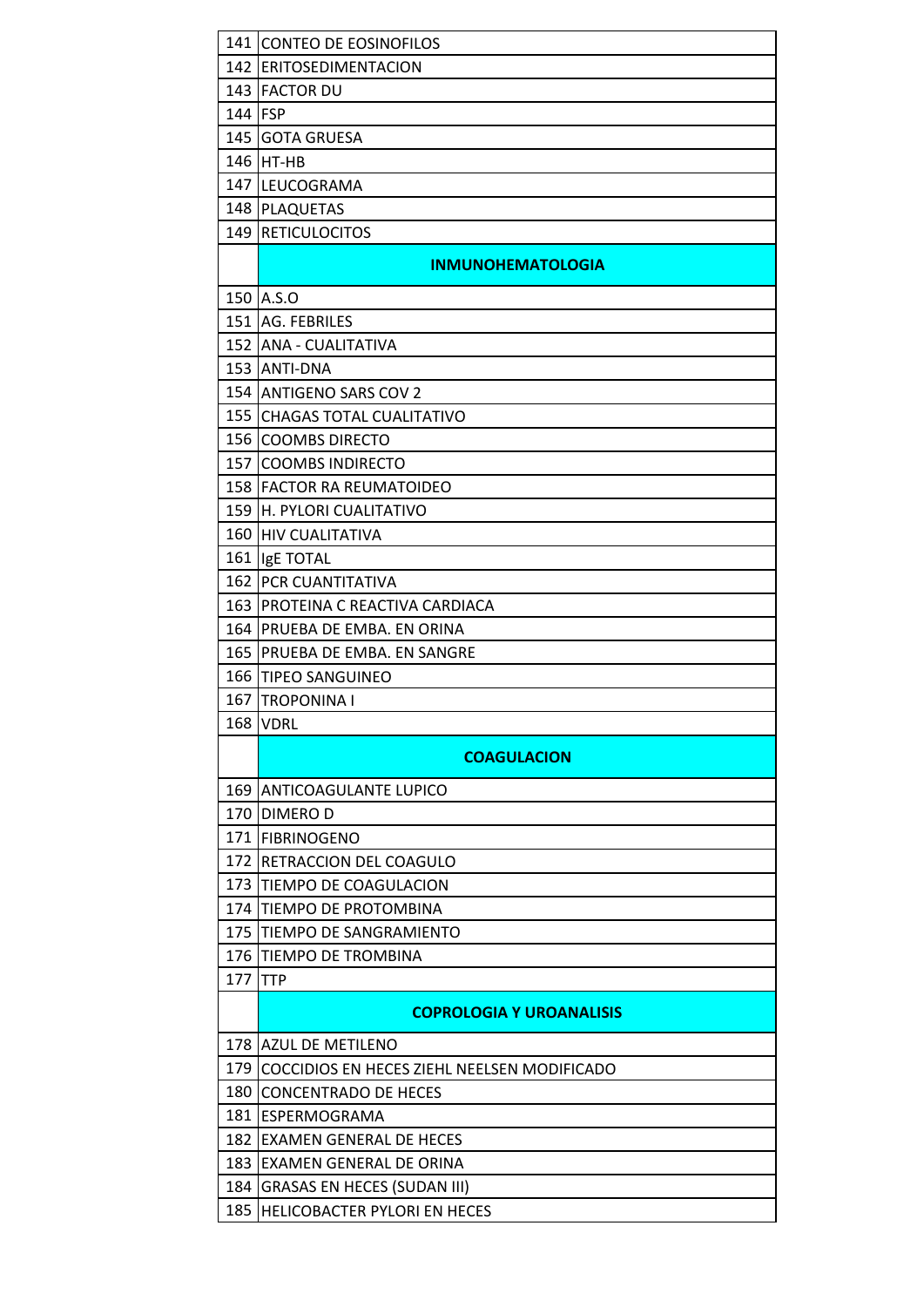|       | 186   ROTAVIRUS EN HECES                          |
|-------|---------------------------------------------------|
| 187   | SANGRE OCULTA EN HECES                            |
| 188   | <b>SUSTANCIAS REDUCTORAS</b>                      |
|       | <b>DROGAS TERAPEUTICAS</b>                        |
|       | 189 ACIDO VALPROICO                               |
|       | 190 ANFETAMINAS (ORINA)                           |
| 191   | CARBAMAZEPINA (TEGRETOL)                          |
| 192   | COCAINA (ORINA)                                   |
| 1931  | <b>EPAMIN (FENITOINA)</b>                         |
|       | 194 FENITOINA/DILATIN/EPAMIN                      |
|       | 195   FENOBARBITAL                                |
|       | 196   MARIHUANA (ORINA)                           |
| 197   | PANEL DE DROGAS EN ORINA 11 PARAMETROS            |
|       | <b>BACTERIOLOGIA</b>                              |
| 198   | <b>BACILOSCOPIA</b>                               |
| 199   | <b>COLORACION GRAM</b>                            |
| 200 l | <b>COPROCULTIVO</b>                               |
|       | 201 CULTIVO BAAR                                  |
| 202 l | <b>CULTIVO DE SECRECIONES VARIAS</b>              |
| 203   | <b>CULTIVO DE SEMEN</b>                           |
|       | 204 CULTIVO FARINGEO                              |
| 205   | <b>CULTIVO HONGOS</b>                             |
|       | 206 DIRECTO AL FRESCO                             |
| 207   | <b>DIRECTO KOH</b>                                |
|       | 208 EOSINOFILOS EN MOCO BASAL                     |
| 209   | <b>HEMOCULTIVO</b>                                |
| 210   | <b>UROCULTIVO</b>                                 |
| 211   | <b>TINTA CHINA</b>                                |
|       | <b>BIOLOGIA MOLECULAR</b>                         |
| 212   | <b>RT-PCR SARS COV 2</b>                          |
| 213   | VIRUS DEL PAPILOM AHUMANO 28 GENOTIPOS            |
| 214   | VIRUS DEL PAPILOMA HUMANO 16-18 GENOTIPOS         |
|       | <b>PRUEBAS USA</b>                                |
|       | 215 ALDOSTERONA EN SANGRE                         |
| 216   | ELECTROFORESIS DE PROTEINA EN SUERO               |
| 217   | ELECTROFORESIS DE PROTEINA EN ORINA               |
| 218   | DNA CUANTITATIVO PARA CITOMEGALOVIRUS             |
| 219   | DNA CUANTITATIVO DE HEPATITIS B                   |
| 220   | ELECTROFORESIS DE HEMOGLOBINA                     |
| 221   | <b>GENOTIPICACION DEL VIRUS DE LA HEPATITIS C</b> |
| 222   | CARGA VIRAL DE HEPATITIS C                        |
| 223   | CATECOLAMINAS EN PLASMA                           |
| 224   | CATECOLAMINA EN ORINA DE 24 HORAS                 |
| 225   | HIDROXIPROGESTERONA 17                            |
| 226 l | HORMONA ADRENOCORTICOTROPICA                      |
|       | 227 IANALISIS DE LACTATO                          |
|       | 228 ANALISIS DE ERITROPOYETINA                    |
| 229   | <b>ANALISIS DE METANEFRINAS</b>                   |